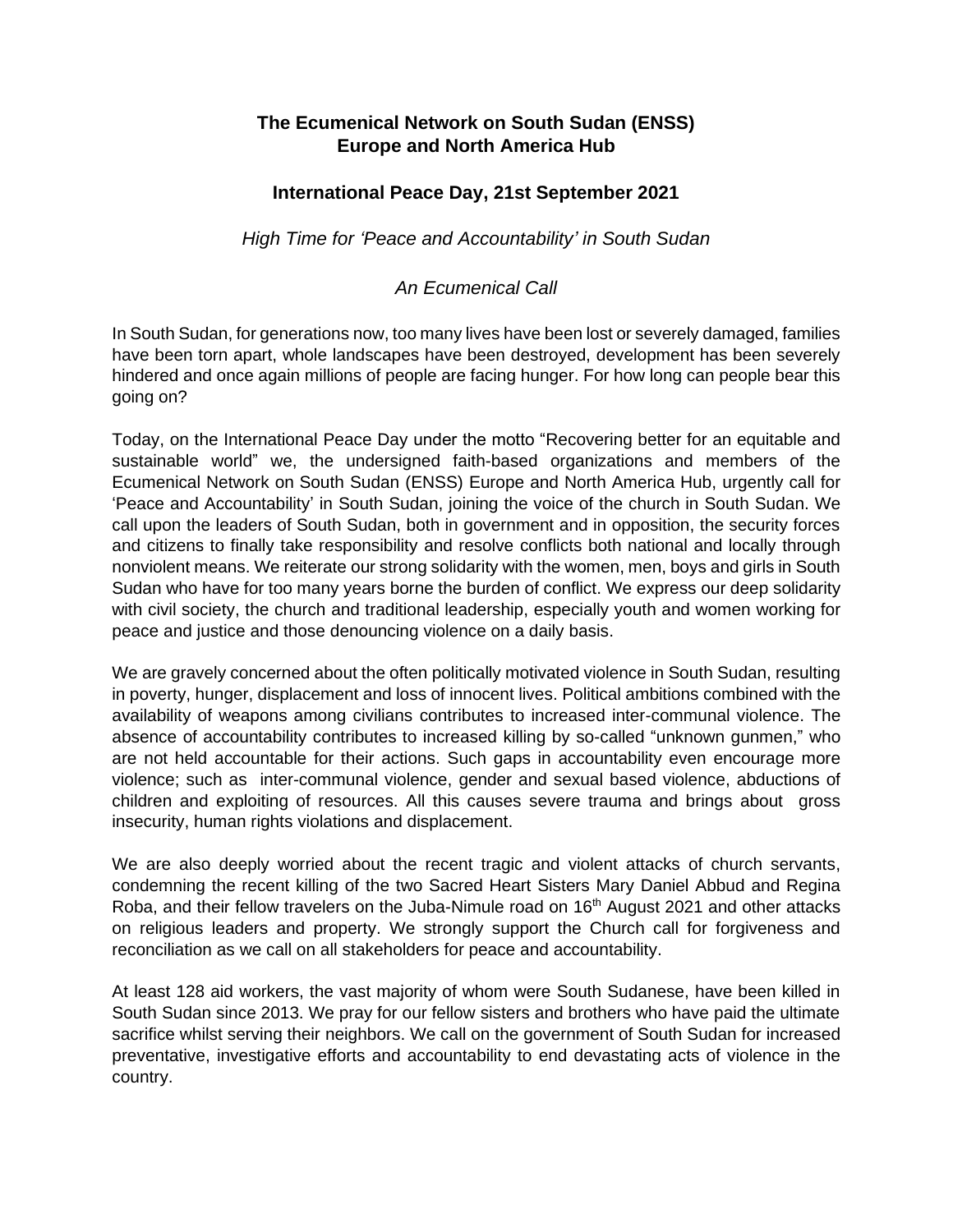We urge all leaders in South Sudan to work as servants for the people, to follow the peace process in haste, and to provide the deemed necessary basic services to the people, building infrastructure and institutions for the people to allow a dignified human life without violence, constant fear, and extreme levels of poverty.

We support the call of the church in South Sudan to the leaders, security forces and citizens to resolve all conflicts both national and local through nonviolent means "*They [will](https://www.catholic.org/encyclopedia/view.php?id=12332) hammer their swords into ploughshares and their spears into sickles" (Isaiah 2:4). We insist that our country should never be taken back to war, whether by the government or the opposition." 1*

We are concerned about the slow implementation of the R-ARCSS and call all stakeholders for its immediate implementation. Lasting peace does not come merely by signing a paper nor by sharing power amongst elites. It requires first and foremost the freedom of expression, speech and assembly, disarming hearts and minds of the people and addressing the root causes of conflicts through an inclusive process, bringing together all actors, both signatories and nonsignatories to R-ARCSS. We call upon all leaders concerned to commit fully to the Rome talks. We are worried about recent splits and defections in the opposition and the adversarial style of politics causing instability and constituting just another threat to peace. We strongly support and reconfirm our commitment to support the work of civil society, the church and its council, the South Sudan Council, working for dignity of all human beings, subsidiarity, solidarity and the common good. We reiterate the call of civil society and the church upon the leaders of South Sudan to listen to the voices of the people as expressed in the National Dialogue and in many other occasions.

We strongly urge the international community to monitor and engage in the peace process and responsibility to protect. We call upon the international community to not abandon the people of South Sudan and to step up their support to the work of the civil society and the South Sudan Council of Churches', nation-wide and church-led Action Plan for Peace, for a peaceful generation to come. We call for multi-year and flexible funding to meet the needs of the people including humanitarian needs and while tackling the negative impacts of the COVID-19 pandemic.

South Sudan is experiencing floods, environmental pollution, deforestation and the decline of wildlife. The theme for the International Day of Peace 2021 is "Recovering better for an equitable and sustainable world." We call upon the government of South Sudan to inclusively and equitable share resources and to protect and nurture God's creation for the next generation to come.

The conflict with multiple other challenges has led to a dire humanitarian situation with 8.3 million people requiring humanitarian assistance, and increase of 800,000 from the 2020 figure<sup>2</sup>. 2.3 million people have been forced to flee the country and 1.71 million remain internally displaced<sup>3</sup>.

<sup>1</sup> South Sudan Catholic Bishops' Secretariat - Pastoral Message - "A Call to 'Servant Leadership' in our Nation", 15<sup>th</sup> September 2021.

<sup>2</sup> [South Sudan Humanitarian Needs Overview 2021](https://reliefweb.int/sites/reliefweb.int/files/resources/south_sudan_2021_humanitarian_needs_overview.pdf)

<sup>&</sup>lt;sup>3</sup> [South Sudan Humanitarian Snapshot, UN OCHA](https://reliefweb.int/sites/reliefweb.int/files/resources/south_sudan_humanitarian_snapshot_august.pdf)